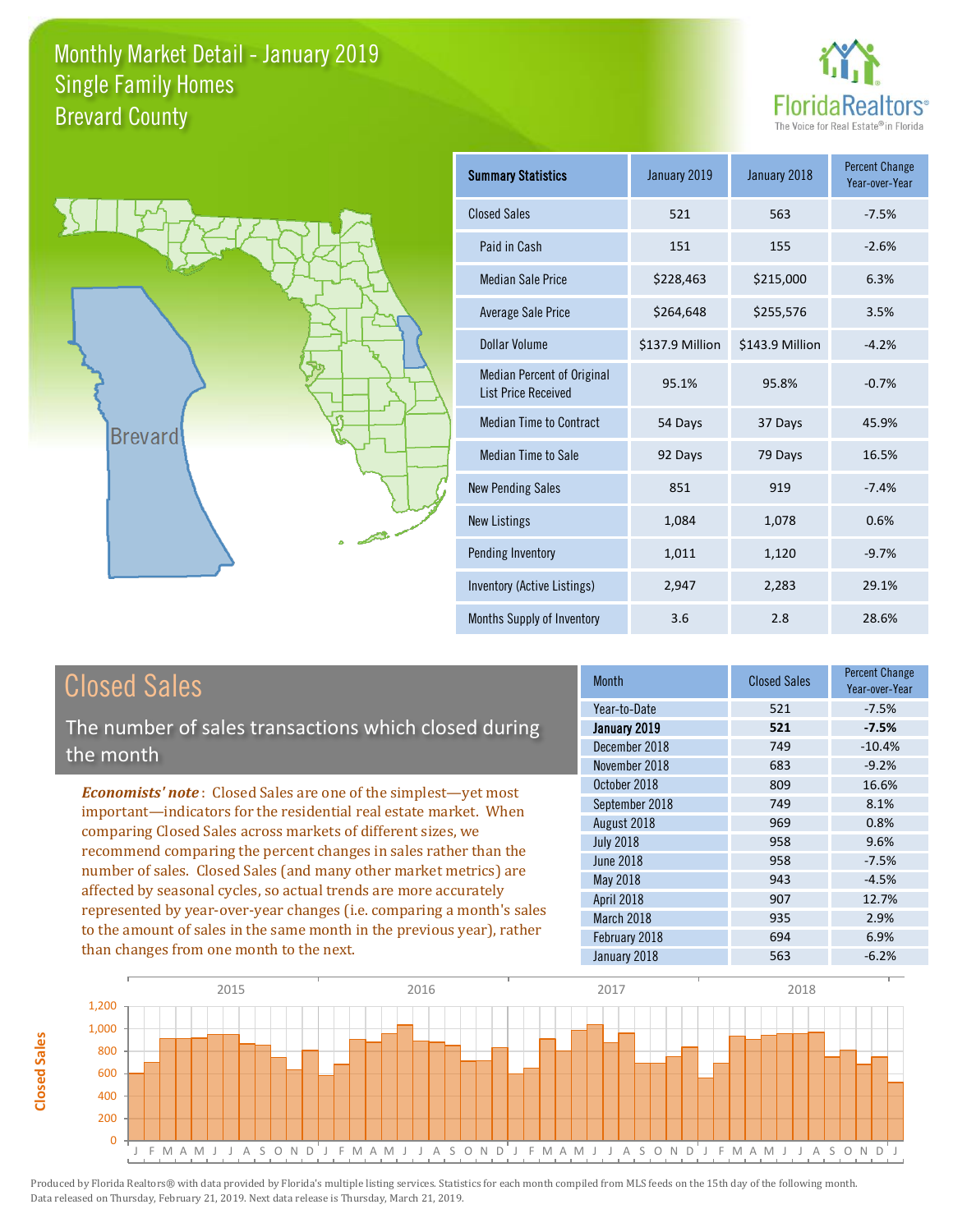this statistic should be interpreted with care.



209 -14.7%

| Cash Sales                                                                      | <b>Month</b>     | Cash Sales | <b>Percent Change</b><br>Year-over-Year |
|---------------------------------------------------------------------------------|------------------|------------|-----------------------------------------|
|                                                                                 | Year-to-Date     | 151        | $-2.6%$                                 |
| The number of Closed Sales during the month in which                            | January 2019     | 151        | $-2.6%$                                 |
| buyers exclusively paid in cash                                                 | December 2018    | 176        | $-8.8%$                                 |
|                                                                                 | November 2018    | 150        | $-17.1%$                                |
|                                                                                 | October 2018     | 219        | 31.9%                                   |
|                                                                                 | September 2018   | 184        | 15.7%                                   |
| <b>Economists' note</b> : Cash Sales can be a useful indicator of the extent to | August 2018      | 221        | $-3.9%$                                 |
| which investors are participating in the market. Why? Investors are             | <b>July 2018</b> | 202        | 0.5%                                    |
| far more likely to have the funds to purchase a home available up front,        | June 2018        | 193        | $-13.1%$                                |
| whereas the typical homebuyer requires a mortgage or some other                 | May 2018         | 204        | $-13.2%$                                |
| form of financing. There are, of course, many possible exceptions, so           | April 2018       | 182        | $-6.7%$                                 |

March 2018



# Cash Sales as a Percentage of Closed Sales

The percentage of Closed Sales during the month which were Cash Sales

*Economists' note* : This statistic is simply another way of viewing Cash Sales. The remaining percentages of Closed Sales (i.e. those not paid fully in cash) each month involved some sort of financing, such as mortgages, owner/seller financing, assumed loans, etc.

| <b>Month</b>     | Percent of Closed<br>Sales Paid in Cash | <b>Percent Change</b><br>Year-over-Year |
|------------------|-----------------------------------------|-----------------------------------------|
| Year-to-Date     | 29.0%                                   | 5.5%                                    |
| January 2019     | 29.0%                                   | 5.5%                                    |
| December 2018    | 23.5%                                   | 1.7%                                    |
| November 2018    | 22.0%                                   | $-8.7%$                                 |
| October 2018     | 27.1%                                   | 13.4%                                   |
| September 2018   | 24.6%                                   | 7.4%                                    |
| August 2018      | 22.8%                                   | $-4.6%$                                 |
| <b>July 2018</b> | 21.1%                                   | $-8.3%$                                 |
| <b>June 2018</b> | 20.1%                                   | $-6.1%$                                 |
| May 2018         | 21.6%                                   | $-9.2%$                                 |
| April 2018       | 20.1%                                   | $-16.9%$                                |
| March 2018       | 22.4%                                   | $-17.0%$                                |
| February 2018    | 27.8%                                   | $-14.2%$                                |
| January 2018     | 27.5%                                   | $-14.1%$                                |

February 2018 193 -8.1%

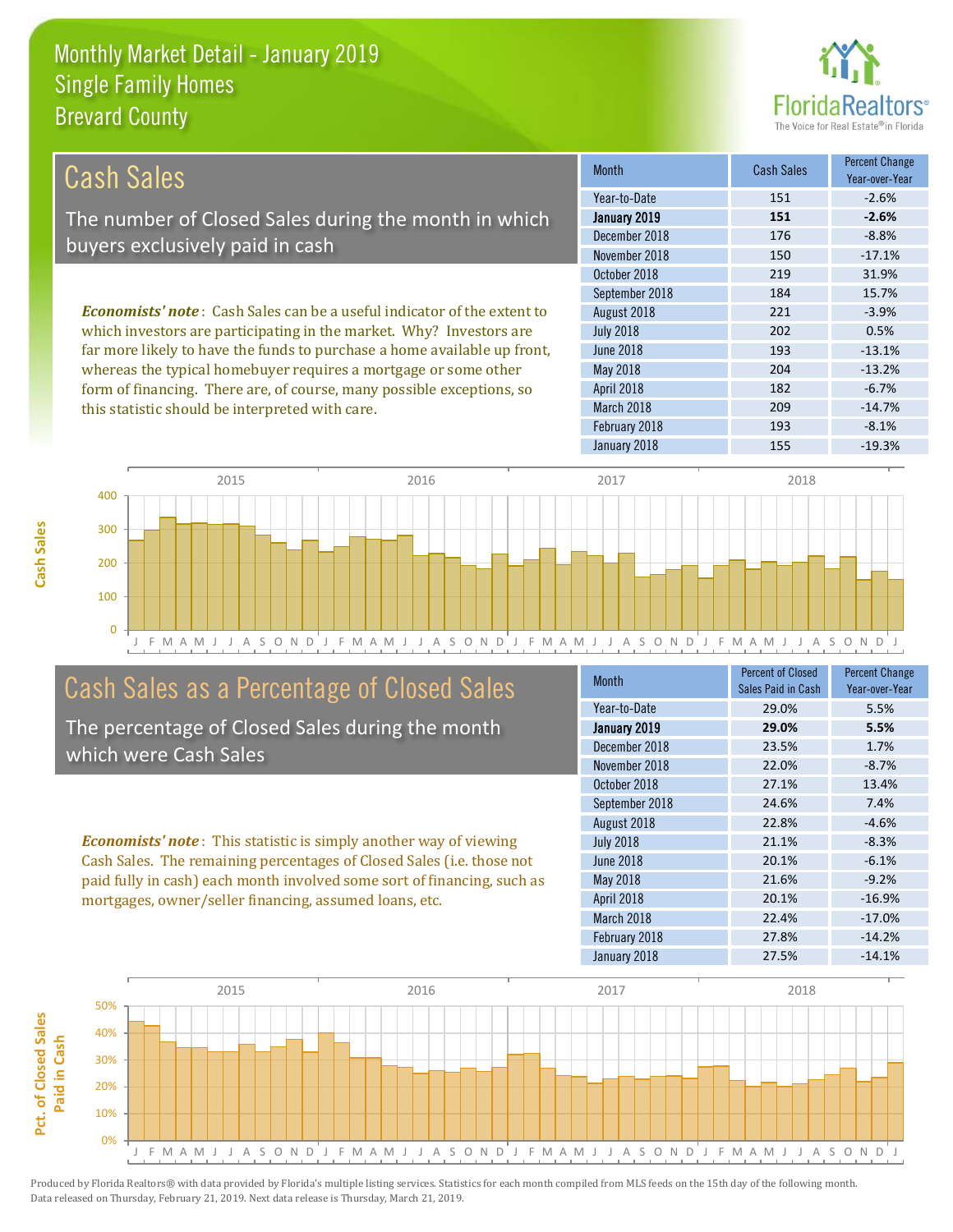

#### Month Median Sale Price Percent Change Year-over-Year January 2019 **\$228,463 6.3%** Year-to-Date \$228,463 6.3% June 2018 **\$229,950 4.8%** December 2018 **\$229,000** 0.5% November 2018 **\$225,295** 3.3% August 2018 **\$235,000** 5.6% July 2018 **\$229,000 4.1%** October 2018 **\$230,000** 17.9% September 2018 **\$235,000** 9.3% May 2018 **6.6%** \$225,000 6.6% April 2018 **\$227,500** 11.2% March 2018 **\$230,000** 18.6% February 2018 **\$230,000** 12.2% January 2018 **\$215,000** 10.3% *Economists' note* : Median Sale Price is our preferred summary statistic for price activity because, unlike Average Sale Price, Median Sale Price is not sensitive to high sale prices for small numbers of homes that may not be characteristic of the market area. Keep in mind that median price trends over time are not always solely caused by changes in the general value of local real estate. Median sale price only reflects the values of the homes that *sold* each month, and the mix of the types of homes that sell can change over time. Median Sale Price The median sale price reported for the month (i.e. 50% of sales were above and 50% of sales were below)



# Average Sale Price

The average sale price reported for the month (i.e. total sales in dollars divided by the number of sales)

*Economists' note* : Usually, we prefer Median Sale Price over Average Sale Price as a summary statistic for home prices. However, Average Sale Price does have its uses—particularly when it is analyzed alongside the Median Sale Price. For one, the relative difference between the two statistics can provide some insight into the market for higher-end homes in an area.

| <b>Month</b>     | <b>Average Sale Price</b> | <b>Percent Change</b><br>Year-over-Year |
|------------------|---------------------------|-----------------------------------------|
| Year-to-Date     | \$264,648                 | 3.5%                                    |
| January 2019     | \$264,648                 | 3.5%                                    |
| December 2018    | \$275,614                 | 1.4%                                    |
| November 2018    | \$269,466                 | 8.6%                                    |
| October 2018     | \$276,142                 | 9.8%                                    |
| September 2018   | \$273,823                 | 3.8%                                    |
| August 2018      | \$272,783                 | 3.3%                                    |
| <b>July 2018</b> | \$269,904                 | 4.0%                                    |
| <b>June 2018</b> | \$274,507                 | 5.9%                                    |
| <b>May 2018</b>  | \$272,408                 | 8.7%                                    |
| April 2018       | \$271,333                 | 12.3%                                   |
| March 2018       | \$272,133                 | 13.2%                                   |
| February 2018    | \$285,367                 | 15.5%                                   |
| January 2018     | \$255,576                 | 6.7%                                    |

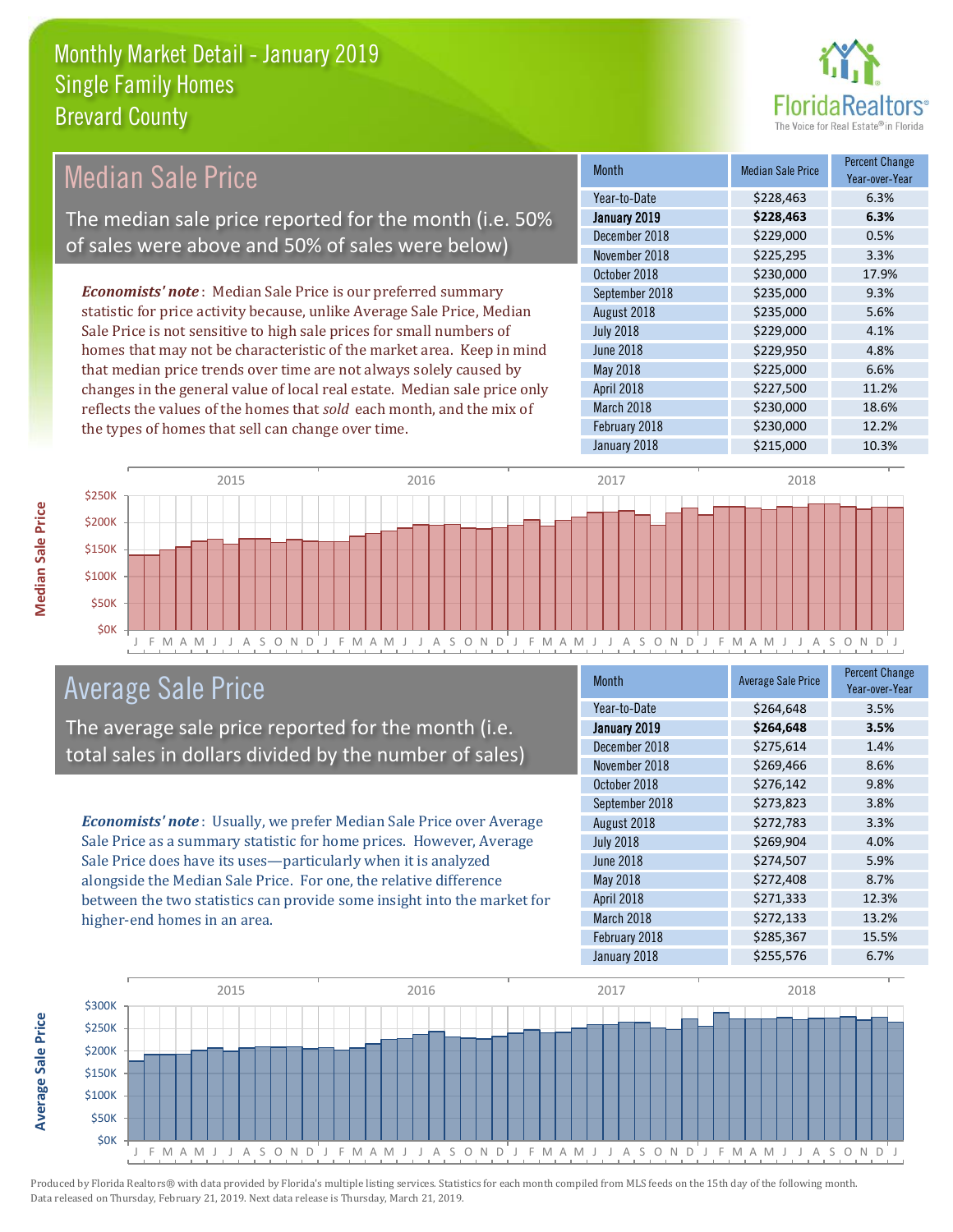

## ollar Volume

The sum of the sale prices for all sales which closed during the month

*Economists' note* : Dollar Volume is simply the sum of all sale prices in a given time period, and can quickly be calculated by multiplying Closed Sales by Average Sale Price. It is a strong indicator of the health of the real estate industry in a market, and is of particular interest to real estate professionals, investors, analysts, and government agencies. Potential home sellers and home buyers, on the other hand, will likely be better served by paying attention to trends in the two components of Dollar Volume (i.e. sales and prices) individually.

| <b>Month</b>     | Dollar Volume   | <b>Percent Change</b><br>Year-over-Year |
|------------------|-----------------|-----------------------------------------|
| Year-to-Date     | \$137.9 Million | $-4.2%$                                 |
| January 2019     | \$137.9 Million | $-4.2%$                                 |
| December 2018    | \$206.4 Million | $-9.2%$                                 |
| November 2018    | \$184.0 Million | $-1.4%$                                 |
| October 2018     | \$223.4 Million | 28.0%                                   |
| September 2018   | \$205.1 Million | 12.2%                                   |
| August 2018      | \$264.3 Million | 4.2%                                    |
| <b>July 2018</b> | \$258.6 Million | 14.0%                                   |
| <b>June 2018</b> | \$263.0 Million | $-2.1%$                                 |
| May 2018         | \$256.9 Million | 3.8%                                    |
| April 2018       | \$246.1 Million | 26.6%                                   |
| March 2018       | \$254.4 Million | 16.5%                                   |
| February 2018    | \$198.0 Million | 23.6%                                   |
| January 2018     | \$143.9 Million | 0.2%                                    |



# Median Percent of Original List Price Received

The median of the sale price (as a percentage of the original list price) across all properties selling during the month

*Economists' note* : The Median Percent of Original List Price Received is useful as an indicator of market recovery, since it typically rises as buyers realize that the market may be moving away from them and they need to match the selling price (or better it) in order to get a contract on the house. This is usually the last measure to indicate a market has shifted from down to up, so it is what we would call a *lagging* indicator.

| <b>Month</b>     | Med. Pct. of Orig.<br><b>List Price Received</b> | <b>Percent Change</b><br>Year-over-Year |
|------------------|--------------------------------------------------|-----------------------------------------|
| Year-to-Date     | 95.1%                                            | $-0.7%$                                 |
| January 2019     | 95.1%                                            | $-0.7%$                                 |
| December 2018    | 95.4%                                            | $-1.2%$                                 |
| November 2018    | 96.0%                                            | $-0.6%$                                 |
| October 2018     | 96.0%                                            | $-0.1%$                                 |
| September 2018   | 96.5%                                            | 0.0%                                    |
| August 2018      | 96.6%                                            | $-0.2%$                                 |
| <b>July 2018</b> | 96.5%                                            | $-0.5%$                                 |
| June 2018        | 96.9%                                            | $-0.3%$                                 |
| May 2018         | 96.7%                                            | $-0.6%$                                 |
| April 2018       | 96.8%                                            | 0.1%                                    |
| March 2018       | 96.9%                                            | 0.9%                                    |
| February 2018    | 96.0%                                            | 0.2%                                    |
| January 2018     | 95.8%                                            | 0.0%                                    |

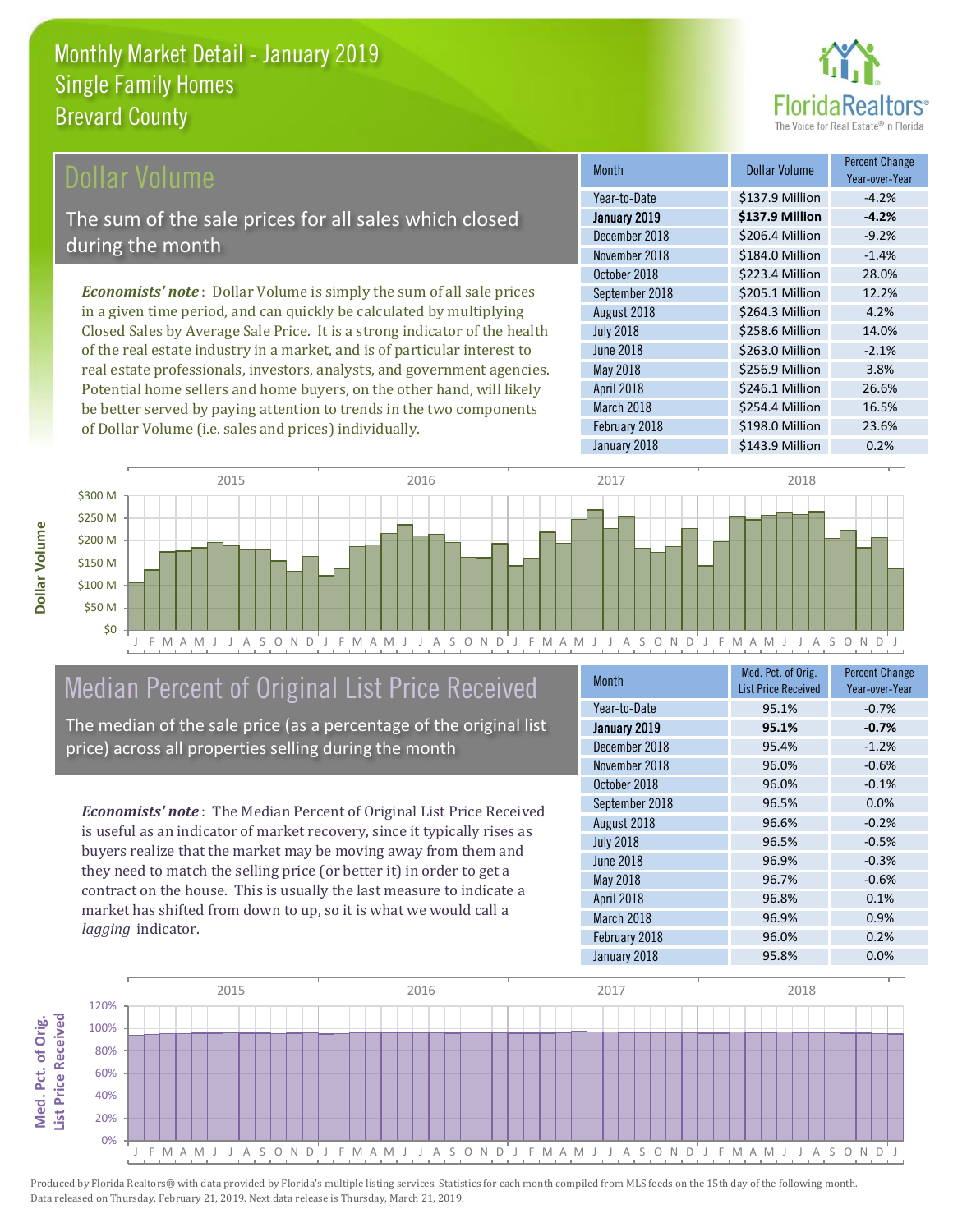

# Median Time to Contract

The median number of days between the listing date and contract date for all Closed Sales during the month

*Economists' note* : Like Time to Sale, Time to Contract is a measure of the length of the home selling process calculated for sales which closed during the month. The difference is that Time to Contract measures the number of days between the initial listing of a property and the signing of the contract which eventually led to the closing of the sale. When the gap between Median Time to Contract and Median Time to Sale grows, it is usually a sign of longer closing times and/or declining numbers of cash sales.

| Month            | Median Time to<br>Contract | <b>Percent Change</b><br>Year-over-Year |
|------------------|----------------------------|-----------------------------------------|
| Year-to-Date     | 54 Days                    | 45.9%                                   |
| January 2019     | 54 Days                    | 45.9%                                   |
| December 2018    | 45 Days                    | 60.7%                                   |
| November 2018    | 40 Days                    | 33.3%                                   |
| October 2018     | 34 Days                    | 0.0%                                    |
| September 2018   | 30 Days                    | 11.1%                                   |
| August 2018      | 32 Days                    | 28.0%                                   |
| <b>July 2018</b> | 29 Days                    | 45.0%                                   |
| <b>June 2018</b> | 26 Days                    | 52.9%                                   |
| <b>May 2018</b>  | 27 Days                    | 17.4%                                   |
| April 2018       | 27 Days                    | 3.8%                                    |
| March 2018       | 30 Days                    | 0.0%                                    |
| February 2018    | 39 Days                    | 8.3%                                    |
| January 2018     | 37 Days                    | 5.7%                                    |



# Median Time to Sale

**Median Time to** 

**Median Time to** 

The median number of days between the listing date and closing date for all Closed Sales during the month

*Economists' note* : Time to Sale is a measure of the length of the home selling process, calculated as the number of days between the initial listing of a property and the closing of the sale. *Median* Time to Sale is the amount of time the "middle" property selling this month was on the market. That is, 50% of homes selling this month took *less* time to sell, and 50% of homes took *more* time to sell. Median Time to Sale gives a more accurate picture than Average Time to Sale, which can be skewed upward by small numbers of properties taking an abnormally long time to sell.

| <b>Month</b>     | <b>Median Time to Sale</b> | <b>Percent Change</b><br>Year-over-Year |
|------------------|----------------------------|-----------------------------------------|
| Year-to-Date     | 92 Days                    | 16.5%                                   |
| January 2019     | 92 Days                    | 16.5%                                   |
| December 2018    | 83 Days                    | 23.9%                                   |
| November 2018    | 79 Days                    | 6.8%                                    |
| October 2018     | 73 Days                    | $-8.8%$                                 |
| September 2018   | 71 Days                    | $-2.7%$                                 |
| August 2018      | 71 Days                    | 6.0%                                    |
| <b>July 2018</b> | 69 Days                    | 7.8%                                    |
| <b>June 2018</b> | 67 Days                    | 6.3%                                    |
| May 2018         | 67 Days                    | 1.5%                                    |
| April 2018       | 66 Days                    | $-1.5%$                                 |
| March 2018       | 69 Days                    | $-2.8%$                                 |
| February 2018    | 83 Days                    | 3.8%                                    |
| January 2018     | 79 Days                    | $-2.5%$                                 |

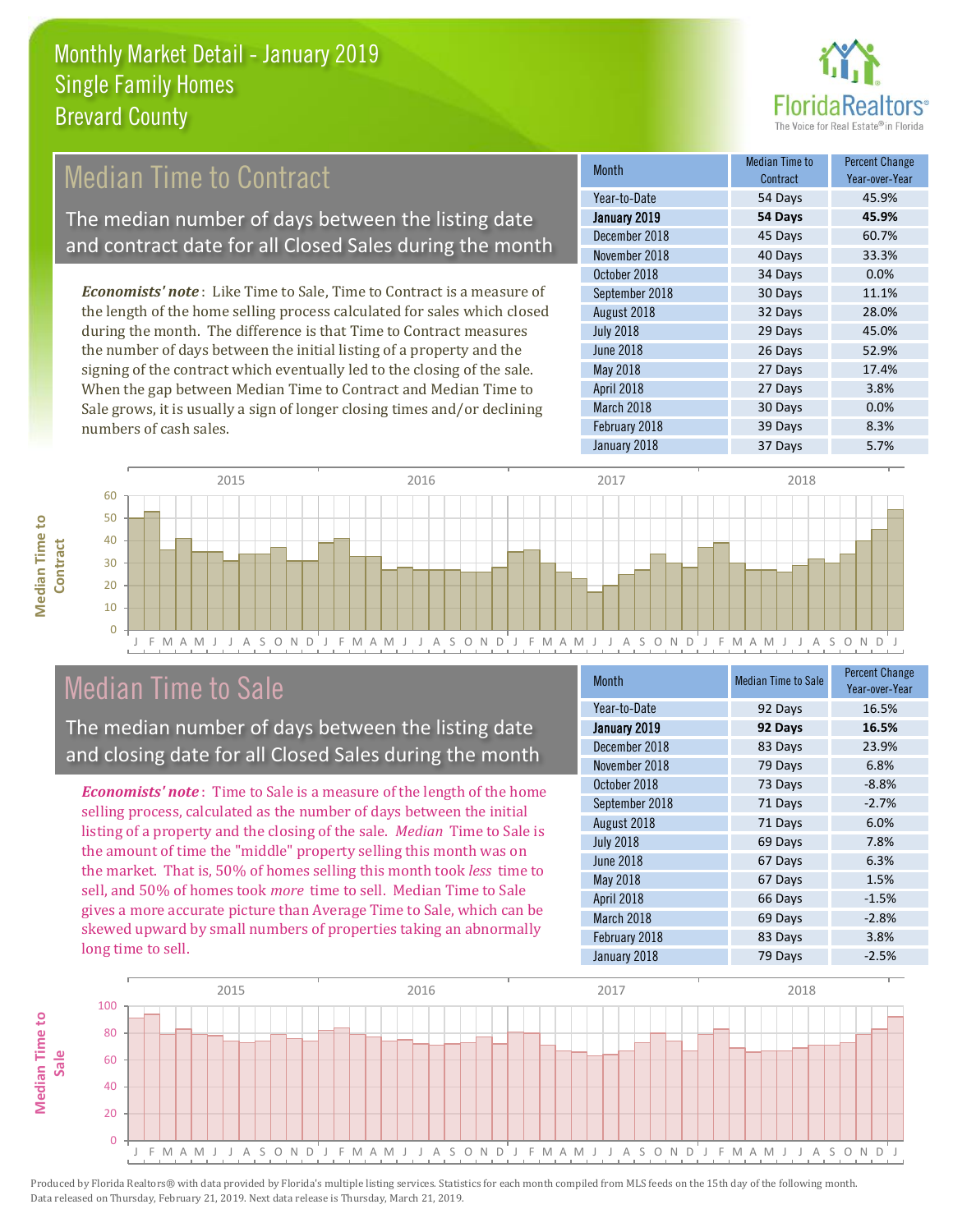

| <b>New Pending Sales</b>                                                       | <b>Month</b>     | <b>New Pending Sales</b> | <b>Percent Change</b><br>Year-over-Year |
|--------------------------------------------------------------------------------|------------------|--------------------------|-----------------------------------------|
|                                                                                | Year-to-Date     | 851                      | $-7.4%$                                 |
| The number of listed properties that went under                                | January 2019     | 851                      | $-7.4%$                                 |
| contract during the month                                                      | December 2018    | 612                      | $-6.7%$                                 |
|                                                                                | November 2018    | 674                      | $-14.7%$                                |
|                                                                                | October 2018     | 762                      | $-11.3%$                                |
| <b>Economists' note</b> : Because of the typical length of time it takes for a | September 2018   | 795                      | 47.8%                                   |
| sale to close, economists consider Pending Sales to be a decent                | August 2018      | 902                      | $-10.2%$                                |
| indicator of potential future Closed Sales. It is important to bear in         | <b>July 2018</b> | 933                      | $-6.2%$                                 |
| mind, however, that not all Pending Sales will be closed successfully.         | June 2018        | 985                      | 2.4%                                    |
| So, the effectiveness of Pending Sales as a future indicator of Closed         | May 2018         | 1.038                    | 0.4%                                    |

J F M A M J J A S O N D J F M A M J J A S O N D J F M A M J J A S O N D J F M A M J J A S O N D J  $\overline{0}$ 200 400 600 800 1,000 1,200 2015 2016 2017 2018

# New Listings

distressed properties for sale.

The number of properties put onto the market during the month

Sales is susceptible to changes in market conditions such as the availability of financing for homebuyers and the inventory of

*Economists' note* : New Listings tend to rise in delayed response to increasing prices, so they are often seen as a lagging indicator of market health. As prices rise, potential sellers raise their estimations of value—and in the most recent cycle, rising prices have freed up many potential sellers who were previously underwater on their mortgages. Note that in our calculations, we take care to not include properties that were recently taken off the market and quickly relisted, since these are not really *new* listings.

| <b>Month</b>     | <b>New Listings</b> | <b>Percent Change</b><br>Year-over-Year |
|------------------|---------------------|-----------------------------------------|
| Year-to-Date     | 1,084               | 0.6%                                    |
| January 2019     | 1,084               | 0.6%                                    |
| December 2018    | 700                 | 0.7%                                    |
| November 2018    | 948                 | 1.9%                                    |
| October 2018     | 1,050               | 12.2%                                   |
| September 2018   | 932                 | 49.4%                                   |
| August 2018      | 1,215               | 13.4%                                   |
| <b>July 2018</b> | 1,085               | $-9.4%$                                 |
| <b>June 2018</b> | 1,140               | $-2.9%$                                 |
| May 2018         | 1,335               | 11.1%                                   |
| April 2018       | 1,156               | 7.8%                                    |
| March 2018       | 1,215               | 7.6%                                    |
| February 2018    | 1,036               | 9.2%                                    |
| January 2018     | 1,078               | $-3.7%$                                 |

April 2018 1,028 0.0% March 2018 1,034 0.6% February 2018 **906** 2.7% January 2018 **919** -0.5%



**New Listings**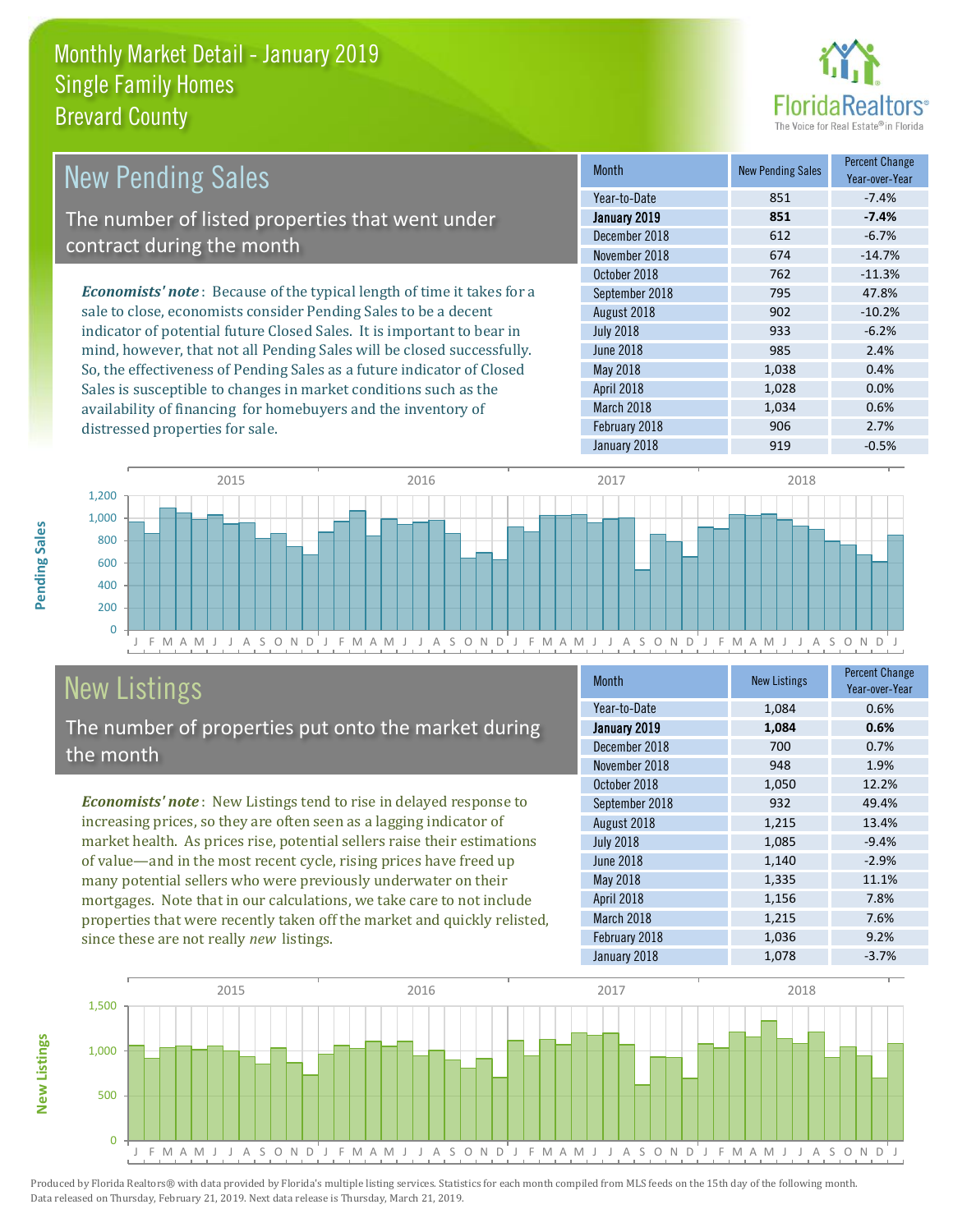

# Inventory (Active Listings) The number of property listings active at the end of the month

*Economists' note* : There are a number of ways to define and calculate Inventory. Our method is to simply count the number of active listings on the last day of the month, and hold this number to compare with the same month the following year. Inventory rises when New Listings are outpacing the number of listings that go off-market (regardless of whether they actually sell). Likewise, it falls when New Listings aren't keeping up with the rate at which homes are going off-market.

| <b>Month</b>             | Inventory | <b>Percent Change</b><br>Year-over-Year |
|--------------------------|-----------|-----------------------------------------|
| <b>YTD (Monthly Avg)</b> | 2,947     | 29.1%                                   |
| January 2019             | 2,947     | 29.1%                                   |
| December 2018            | 2,800     | 29.3%                                   |
| November 2018            | 2,917     | 29.1%                                   |
| October 2018             | 2,806     | 26.1%                                   |
| September 2018           | 2,630     | 16.1%                                   |
| August 2018              | 2,729     | 20.5%                                   |
| <b>July 2018</b>         | 2,567     | 11.6%                                   |
| <b>June 2018</b>         | 2,517     | 12.3%                                   |
| May 2018                 | 2,559     | 19.0%                                   |
| April 2018               | 2,402     | 18.3%                                   |
| March 2018               | 2,330     | 14.7%                                   |
| February 2018            | 2,245     | 9.7%                                    |
| January 2018             | 2,283     | 7.6%                                    |



# Months Supply of Inventory

An estimate of the number of months it will take to deplete the current Inventory given recent sales rates

*Economists' note* : MSI is a useful indicator of market conditions. The benchmark for a balanced market (favoring neither buyer nor seller) is 5.5 months of inventory. Anything higher is traditionally a buyers' market, and anything lower is a sellers' market. There is no single accepted way of calculating MSI. A common method is to divide current Inventory by the most recent month's Closed Sales count, but this count is a usually poor predictor of future Closed Sales due to seasonal cycles. To eliminate seasonal effects, we use the 12-month average of monthly Closed Sales instead.

| Month                    | <b>Months Supply</b> | <b>Percent Change</b><br>Year-over-Year |
|--------------------------|----------------------|-----------------------------------------|
| <b>YTD (Monthly Avg)</b> | 3.6                  | 28.6%                                   |
| January 2019             | 3.6                  | 28.6%                                   |
| December 2018            | 3.4                  | 25.9%                                   |
| November 2018            | 3.5                  | 25.0%                                   |
| October 2018             | 3.3                  | 22.2%                                   |
| September 2018           | 3.2                  | 14.3%                                   |
| August 2018              | 3.3                  | 22.2%                                   |
| <b>July 2018</b>         | 3.1                  | 10.7%                                   |
| <b>June 2018</b>         | 3.1                  | 14.8%                                   |
| May 2018                 | 3.1                  | 19.2%                                   |
| April 2018               | 2.9                  | 16.0%                                   |
| March 2018               | 2.8                  | 12.0%                                   |
| February 2018            | 2.7                  | 8.0%                                    |
| January 2018             | 2.8                  | 7.7%                                    |

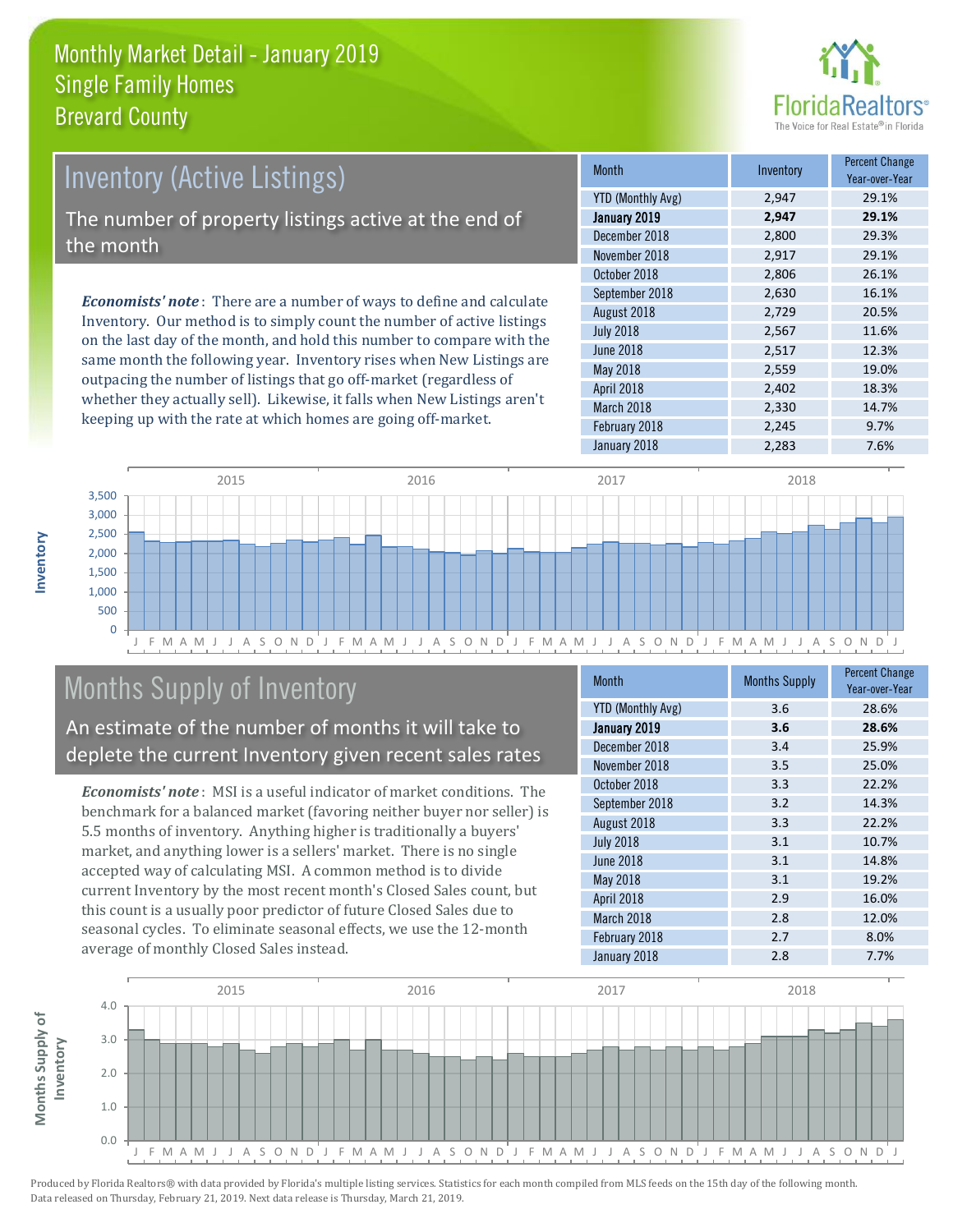than changes from one month to the next.



#### *Economists' note:* Closed Sales are one of the simplest—yet most important—indicators for the residential real estate market. When comparing Closed Sales across markets of different sizes, we recommend comparing the percent changes in sales rather than the number of sales. Closed Sales (and many other market metrics) are affected by seasonal cycles, so actual trends are more accurately represented by year-over-year changes (i.e. comparing a month's sales \$250,000 - \$299,999 78 -1.3% \$300,000 - \$399,999 69 -8.0% \$400,000 - \$599,999 43 -10.4% \$600,000 - \$999,999 14 7.7% \$150,000 - \$199,999 117 -5.6% \$200,000 - \$249,999 122 10.9% \$100,000 - \$149,999 57 -32.1% Sale Price Closed Sales Percent Change Year-over-Year Less than \$50,000 2 -75.0% \$50,000 - \$99,999 15 -16.7% Closed Sales by Sale Price The number of sales transactions which closed during the month



## Median Time to Contract by Sale Price The median number of days between the listing date and contract date for all Closed Sales during the month

to the amount of sales in the same month in the previous year), rather

*Economists' note* : Like Time to Sale, Time to Contract is a measure of the length of the home selling process calculated for sales which closed during the month. The difference is that Time to Contract measures the number of days between the initial listing of a property and the signing of the contract which eventually led to the closing of the sale. When the gap between Median Time to Contract and Median Time to Sale grows, it is usually a sign of longer closing times and/or declining numbers of cash sales.

| <b>Sale Price</b>     | <b>Median Time to</b><br>Contract | <b>Percent Change</b><br>Year-over-Year |
|-----------------------|-----------------------------------|-----------------------------------------|
| Less than \$50,000    | 135 Days                          | 542.9%                                  |
| $$50,000 - $99,999$   | 16 Days                           | $-42.9%$                                |
| $$100,000 - $149,999$ | 28 Days                           | $-12.5%$                                |
| $$150,000 - $199,999$ | 56 Days                           | 107.4%                                  |
| \$200,000 - \$249,999 | 51 Days                           | 18.6%                                   |
| \$250,000 - \$299,999 | 44 Days                           | 15.8%                                   |
| \$300,000 - \$399,999 | 74 Days                           | 10.4%                                   |
| \$400,000 - \$599,999 | 86 Days                           | 62.3%                                   |
| \$600,000 - \$999,999 | 90 Days                           | $-4.3%$                                 |
| \$1,000,000 or more   | 242 Days                          | 93.6%                                   |

\$1,000,000 or more 4 0.0%

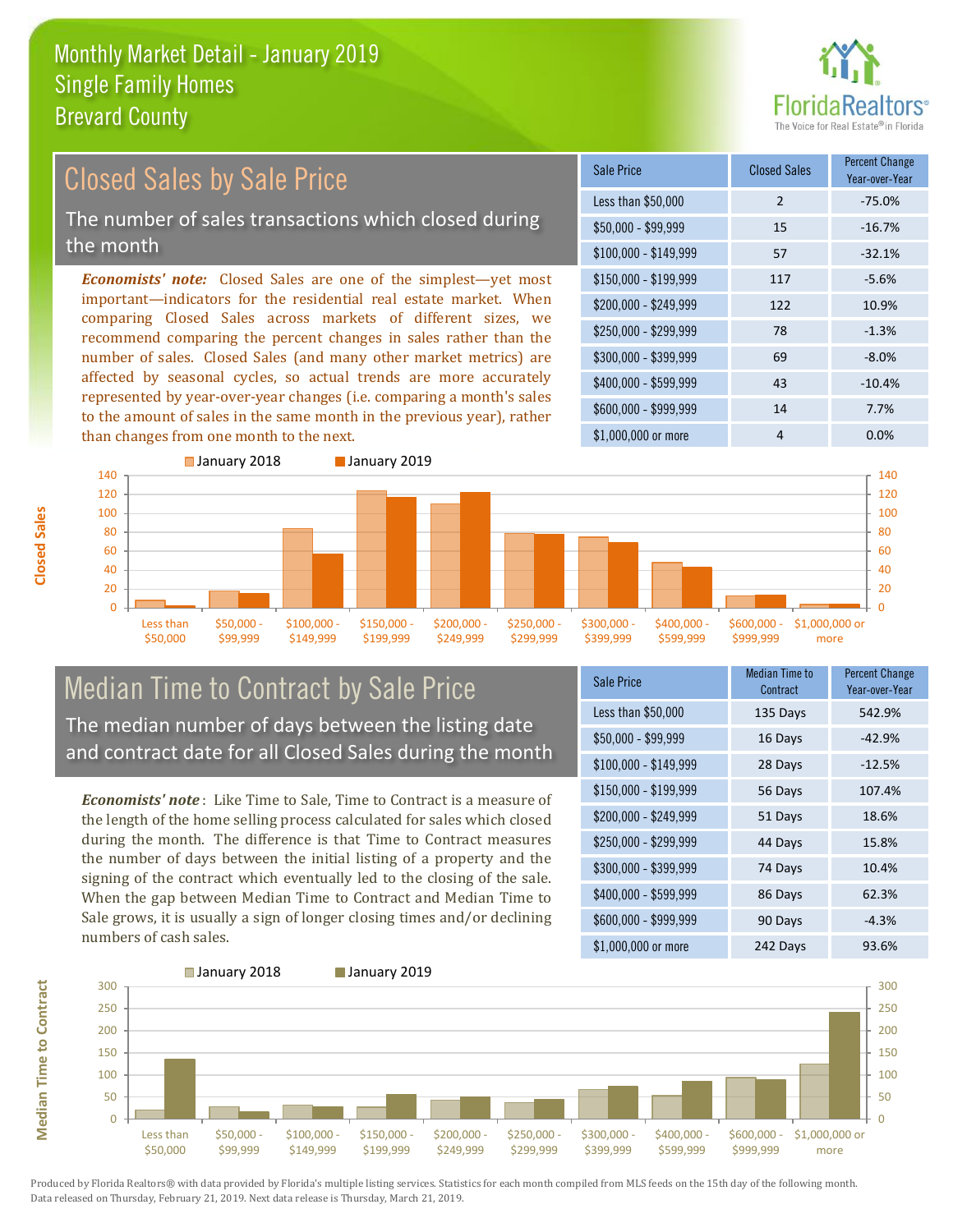

## New Listings by Initial Listing Price The number of properties put onto the market during the month

*Economists' note:* New Listings tend to rise in delayed response to increasing prices, so they are often seen as a lagging indicator of market health. As prices rise, potential sellers raise their estimations of value—and in the most recent cycle, rising prices have freed up many potential sellers who were previously underwater on their mortgages. Note that in our calculations, we take care to not include properties that were recently taken off the market and quickly relisted, since these are not really *new* listings.

| <b>Initial Listing Price</b> | <b>New Listings</b> | <b>Percent Change</b><br>Year-over-Year |
|------------------------------|---------------------|-----------------------------------------|
| Less than \$50,000           | 0                   | $-100.0%$                               |
| $$50,000 - $99,999$          | 12                  | $-40.0%$                                |
| $$100,000 - $149,999$        | 109                 | $-4.4%$                                 |
| $$150,000 - $199,999$        | 183                 | $-23.1%$                                |
| \$200,000 - \$249,999        | 210                 | 0.5%                                    |
| $$250,000 - $299,999$        | 167                 | 33.6%                                   |
| \$300,000 - \$399,999        | 181                 | 5.2%                                    |
| \$400,000 - \$599,999        | 140                 | 6.9%                                    |
| \$600,000 - \$999,999        | 52                  | 15.6%                                   |
| $$1,000,000$ or more         | 30                  | 30.4%                                   |



### Inventory by Current Listing Price The number of property listings active at the end of the month

*Economists' note* : There are a number of ways to define and calculate Inventory. Our method is to simply count the number of active listings on the last day of the month, and hold this number to compare with the same month the following year. Inventory rises when New Listings are outpacing the number of listings that go off-market (regardless of whether they actually sell). Likewise, it falls when New Listings aren't keeping up with the rate at which homes are going off-market.

| <b>Current Listing Price</b> | Inventory | <b>Percent Change</b><br>Year-over-Year |
|------------------------------|-----------|-----------------------------------------|
| Less than \$50,000           | 5         | 0.0%                                    |
| $$50,000 - $99,999$          | 29        | 16.0%                                   |
| $$100,000 - $149,999$        | 203       | 9.1%                                    |
| $$150,000 - $199,999$        | 463       | 35.0%                                   |
| \$200,000 - \$249,999        | 471       | 22.0%                                   |
| \$250,000 - \$299,999        | 386       | 31.7%                                   |
| \$300,000 - \$399,999        | 515       | 35.2%                                   |
| \$400,000 - \$599,999        | 475       | 29.4%                                   |
| \$600,000 - \$999,999        | 238       | 22.7%                                   |
| \$1,000,000 or more          | 162       | 57.3%                                   |



Produced by Florida Realtors® with data provided by Florida's multiple listing services. Statistics for each month compiled from MLS feeds on the 15th day of the following month. Data released on Thursday, February 21, 2019. Next data release is Thursday, March 21, 2019.

**Inventory**